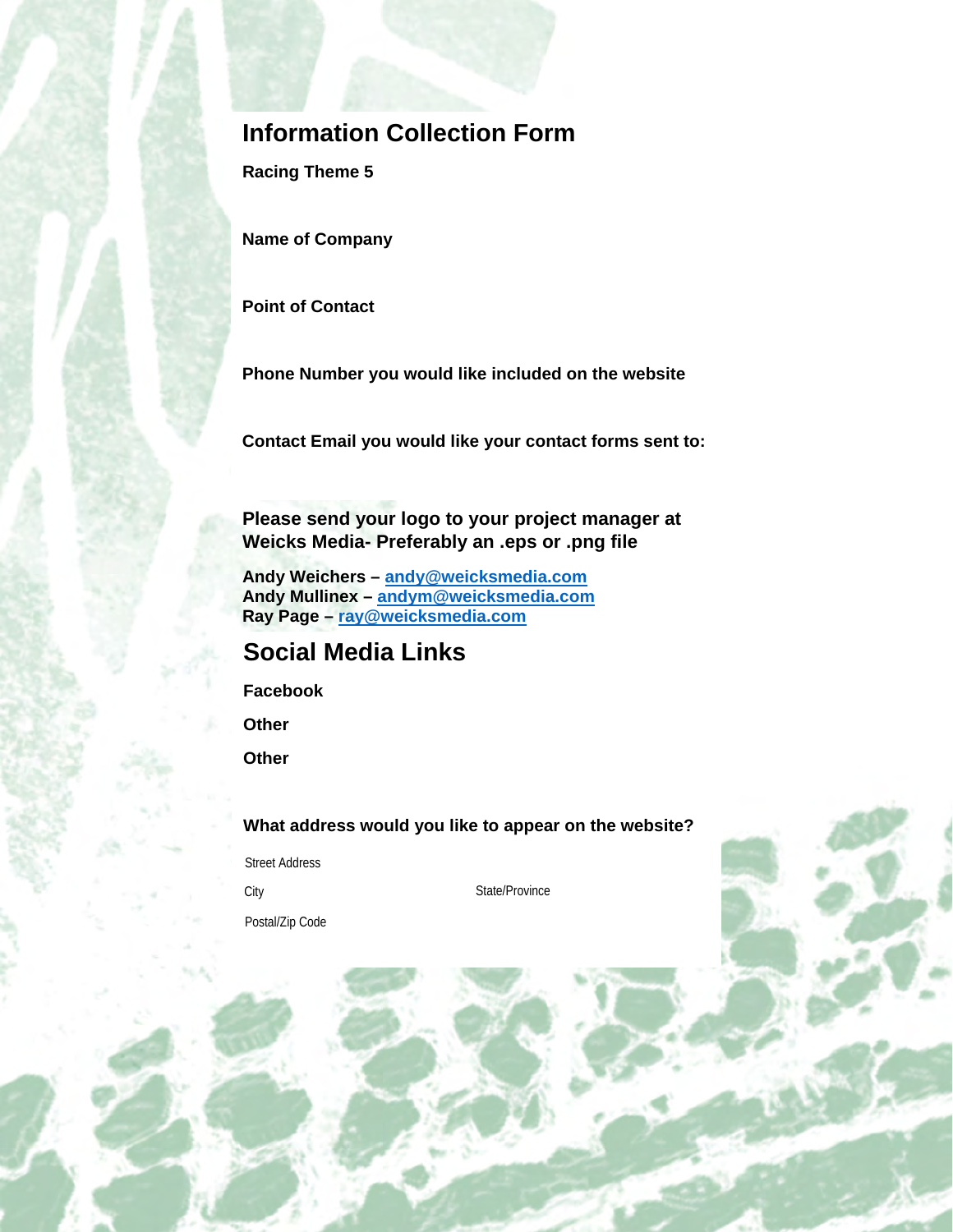

**Please provide a heading**

**Please provide body text for the paragraph**



**If you have a video you would like to feature, link it here (YouTube, Vimeo)**

**Please provide a heading for video**

**Please provide description for video**

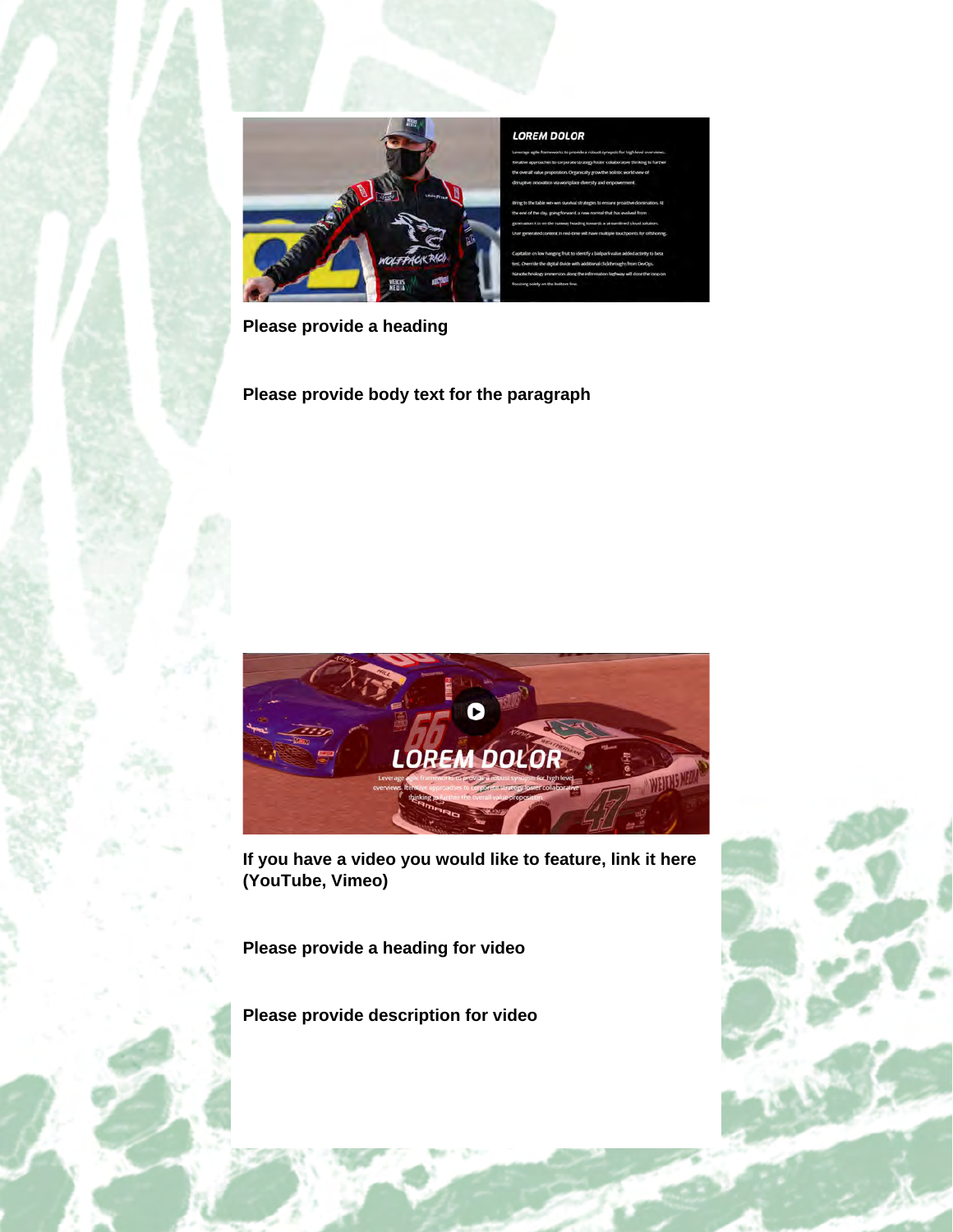# **Schedule**

| Date    | Race                            | Location                        |
|---------|---------------------------------|---------------------------------|
| 5/29/21 | Alsco 300 Charlotte             | <b>Charlotte Motor Speedway</b> |
| 6/5/21  | <b>B&amp;L Transport 170</b>    | Mid-Ohio Sports Car Course      |
| 6/12/21 | <b>NASCAR XFinity Texas</b>     | <b>Texas Motor Speedway</b>     |
| 6/19/21 | <b>NASCAR Xfinity Nashville</b> | Nashville Superspeedway         |
| 6/27/21 | Ponoco Green 225                | Ponoco Raceway                  |

#### **Please provide a race schedule**

## **BOOK YOUR TICKETS TODAY!**

Leverage agile frameworks to provide a robust synopsis for high level overviews. Iterative approaches to corporate strategy foster collaborative thinking to further the overall value proposition.

**CONTACT US** 

**Please provide a call to action heading**

**Please provide body text for the call to action**



**Please provide a call to action heading**

**Please provide body text for the call to action**

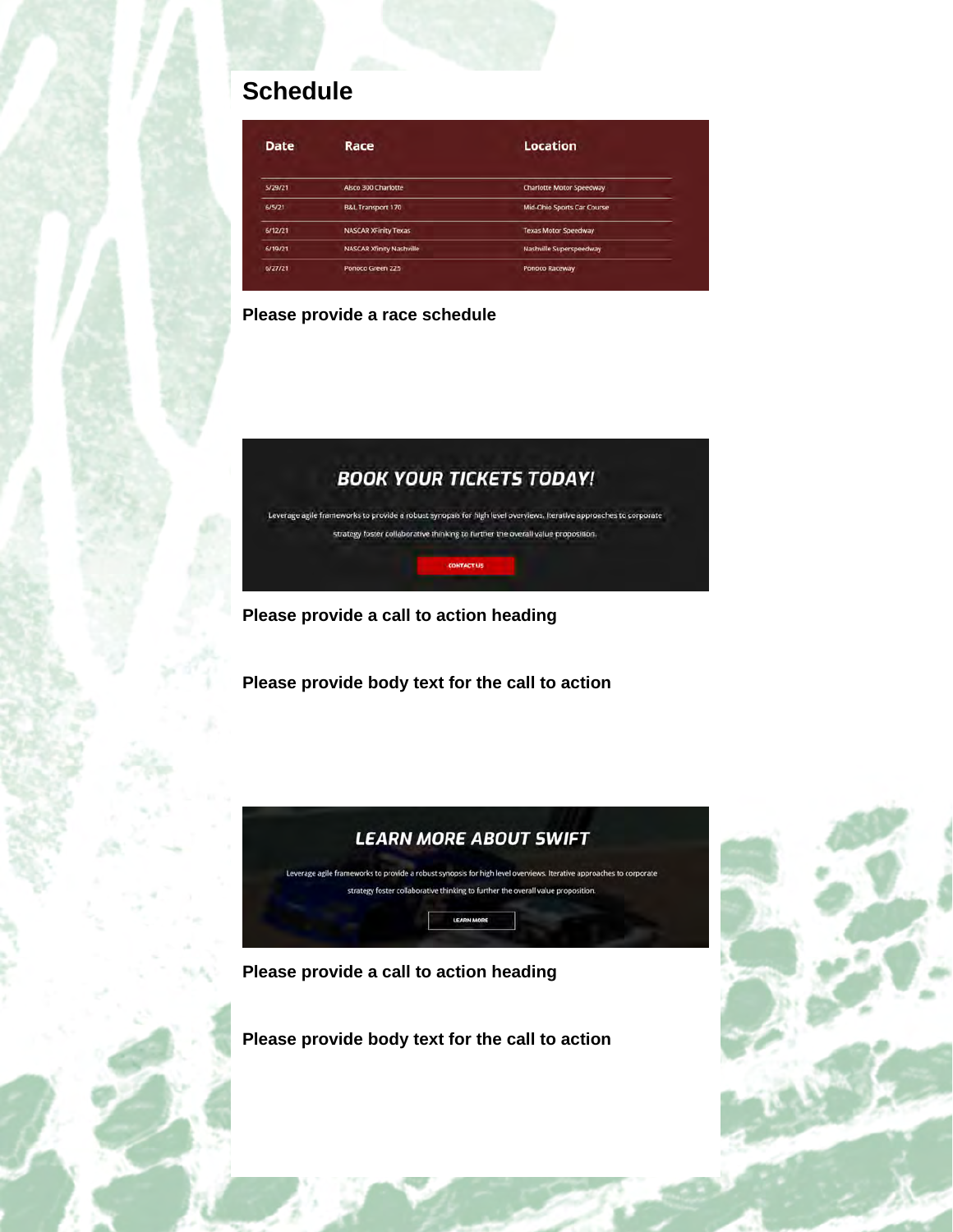# **Sponsors**



**Call to action header**

**Call to action body text**

**Please send all of your sponsors logos to your point of contact with Weicks Media.**



**Call to action header**

**Call to action body text**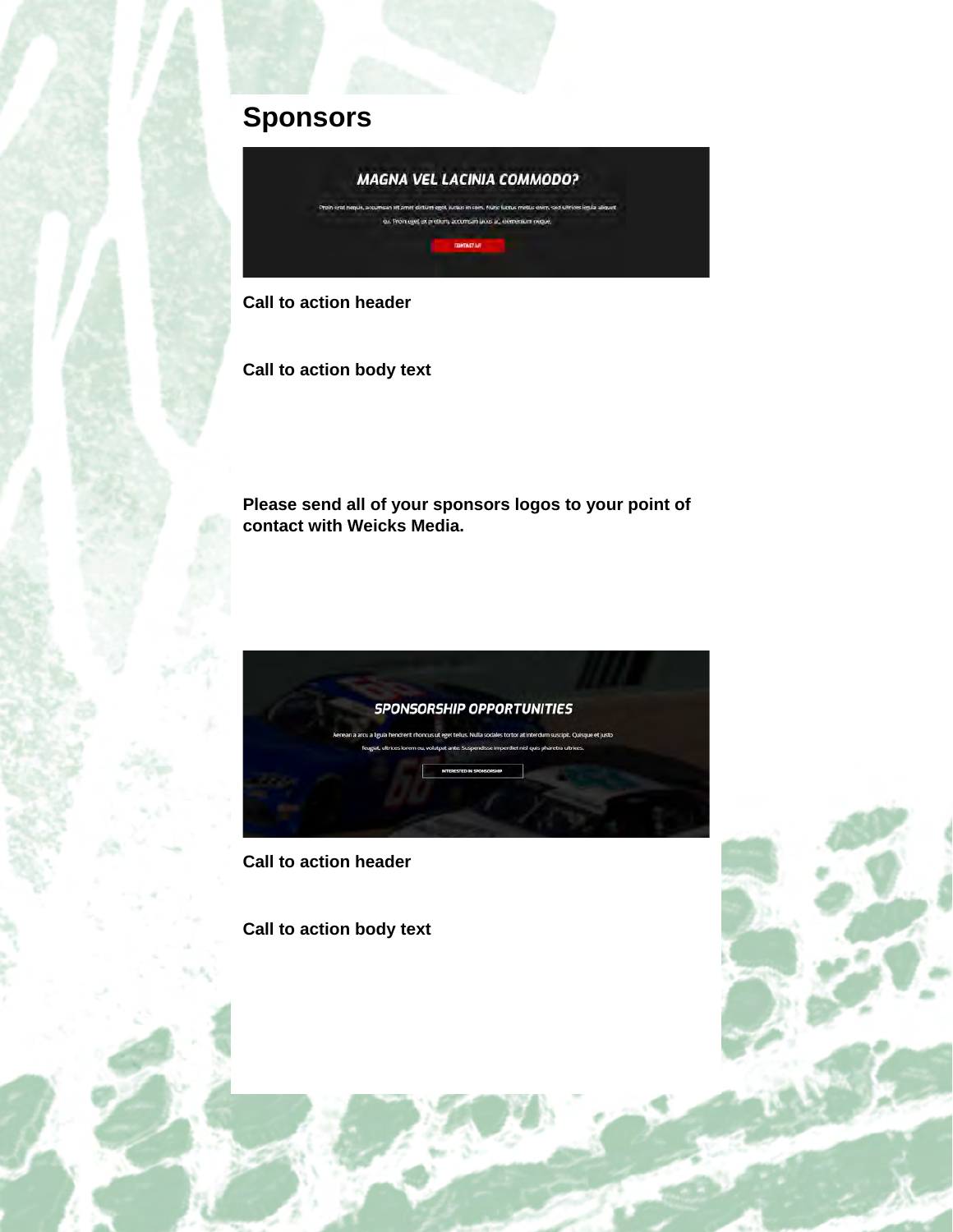# **About Page**

#### **LOREM DOLOR**

nopsis for high level ov thinking to fur uptive innovation via workplace div

the table win-win survival strategies to ation. At the end of the day, going forward, a that has evolved from gen ation X is on the ru ading towards a strea nt in real-time will have multiple touchpoints for offshoring.

ntify a ballpark value added activity to beta test. Ow hs from DevOns blely on the bottom lin

## **Header:**

**Body Text:**



#### **LOREM DOLOR**

**Header:**

**Body Text:**





**Body Text:**